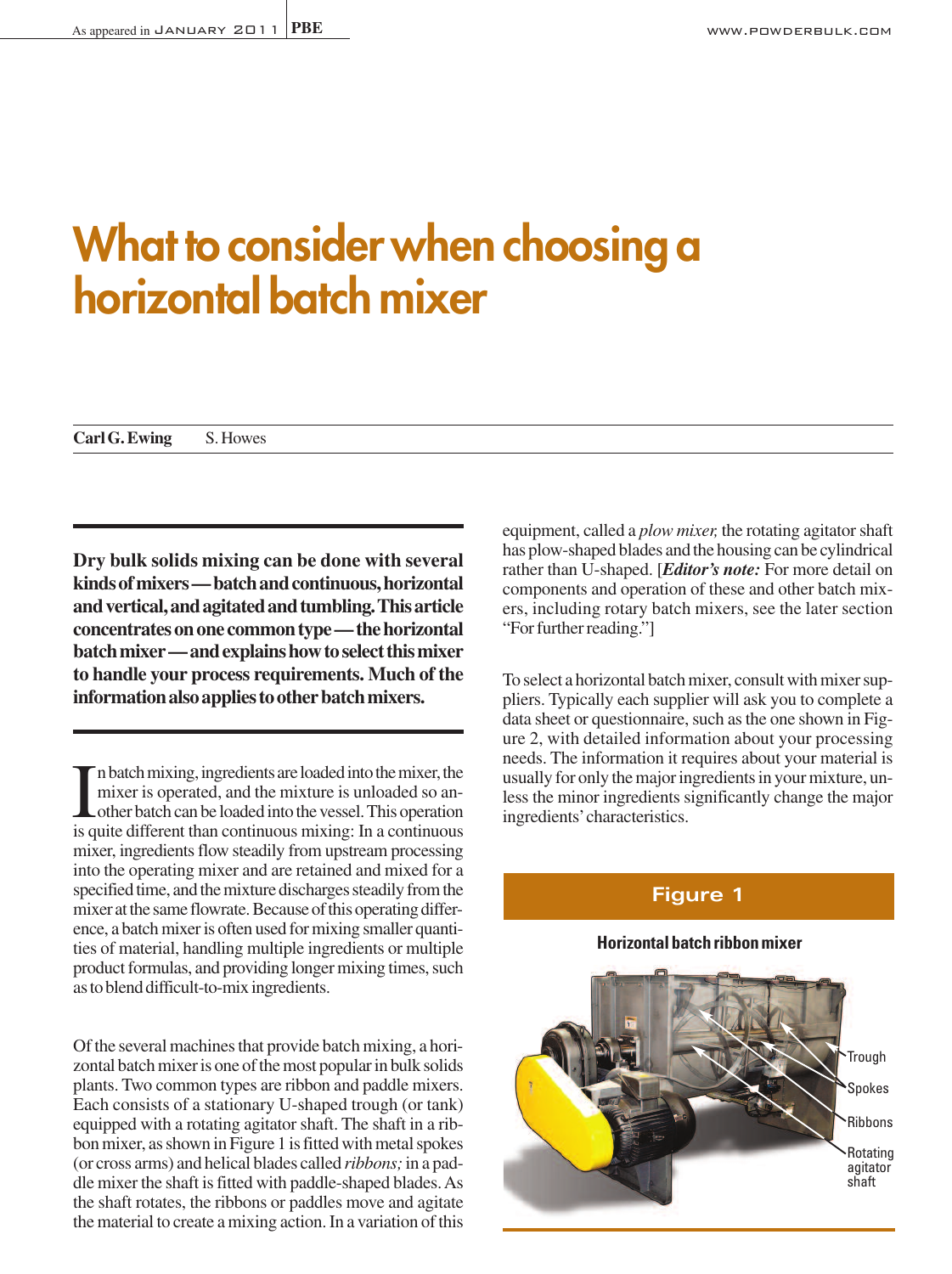# **Figure 2**

# **Horizontalbatchmixer data sheet**

|                                                                                                             | Date:                                                             |                                           |                     |                   |                                                                                                                  |  |
|-------------------------------------------------------------------------------------------------------------|-------------------------------------------------------------------|-------------------------------------------|---------------------|-------------------|------------------------------------------------------------------------------------------------------------------|--|
|                                                                                                             | Name:                                                             |                                           |                     |                   |                                                                                                                  |  |
|                                                                                                             | Company:                                                          |                                           |                     |                   |                                                                                                                  |  |
|                                                                                                             | Address:                                                          |                                           |                     |                   |                                                                                                                  |  |
|                                                                                                             |                                                                   |                                           |                     |                   |                                                                                                                  |  |
|                                                                                                             | Phone:                                                            |                                           |                     |                   |                                                                                                                  |  |
|                                                                                                             | Fax:                                                              |                                           |                     |                   |                                                                                                                  |  |
|                                                                                                             | e-mail:                                                           |                                           |                     |                   |                                                                                                                  |  |
|                                                                                                             |                                                                   |                                           |                     |                   |                                                                                                                  |  |
| • Material description:                                                                                     |                                                                   |                                           |                     |                   |                                                                                                                  |  |
| • Material characteristics:                                                                                 | powder                                                            | slurry                                    | cake                | sticky            | abrasive                                                                                                         |  |
| free flowing                                                                                                | toxic                                                             | explosive                                 | $\Box$ friable      | corrosive         | other                                                                                                            |  |
|                                                                                                             |                                                                   |                                           |                     |                   |                                                                                                                  |  |
|                                                                                                             |                                                                   |                                           |                     |                   |                                                                                                                  |  |
|                                                                                                             |                                                                   |                                           |                     |                   |                                                                                                                  |  |
| • Material inlet temperature: Material outlet temperature: _____________________                            |                                                                   |                                           |                     | $\mathsf{P}$      | —l °C                                                                                                            |  |
|                                                                                                             |                                                                   |                                           |                     |                   |                                                                                                                  |  |
| • Agitator type:<br>$\vert \vert$ ribbon                                                                    |                                                                   | paddle                                    | intermittent ribbon |                   |                                                                                                                  |  |
| • Construction:<br>Product contact                                                                          |                                                                   | carbon steel $\boxed{\phantom{0}}$ 304 SS | $\Box$ 316 SS       |                   |                                                                                                                  |  |
| Non-product contact                                                                                         |                                                                   | carbon steel 304 SS                       | $\frac{1}{316}$ SS  |                   |                                                                                                                  |  |
| • Interior:<br>mill finish                                                                                  | 36 grit                                                           | 60 grit                                   | 80 grit             | $\Box$ 120 grit   | $\blacksquare$ other:                                                                                            |  |
| • Exterior:<br>mill finish                                                                                  | 36 grit                                                           | 60 grit                                   | $\Box$ 80 grit      | $\Box$ 120 grit   |                                                                                                                  |  |
| • Covers:<br>bolted                                                                                         | hinged                                                            |                                           |                     |                   |                                                                                                                  |  |
| · Discharge:<br>knife gate                                                                                  | butterfly                                                         | ball                                      | plug valve          | drop-bottom doors |                                                                                                                  |  |
| manual                                                                                                      | pneumatic                                                         | dump tank                                 |                     |                   |                                                                                                                  |  |
| • Shaft seal: <b>nechanical</b> single lip double lip pack gland split gland air purged gland               |                                                                   |                                           |                     |                   |                                                                                                                  |  |
| • Electrical:                                                                                               |                                                                   |                                           |                     |                   | voltage: __________________ cycle: __________ phase: __________ Area classification: ________________________    |  |
| · Jacket:<br>none                                                                                           | $\Box$ hot water                                                  | cold water                                | $\Box$ steam        | $\Box$ oil        | PSI: 2008 2010 2010 2010 2011 2022 2023 2024 2022 2023 2024 2022 2023 2024 2022 2023 2024 2025 2026 2027 2028 20 |  |
| • Liquid add:       open line                                                                               | $\boxed{\phantom{a}}$ spray nozzle $\boxed{\phantom{a}}$ manifold |                                           |                     |                   |                                                                                                                  |  |
| • Do agglomerates form during mixing: set supersion of<br>Do these need to be reduced: $\Box$ yes $\Box$ no |                                                                   |                                           |                     |                   |                                                                                                                  |  |
|                                                                                                             |                                                                   |                                           |                     |                   |                                                                                                                  |  |
| • New or replacement mixer:                                                                                 | $\blacksquare$ new                                                | $\blacksquare$ replacement                |                     |                   |                                                                                                                  |  |
|                                                                                                             |                                                                   |                                           |                     |                   |                                                                                                                  |  |
|                                                                                                             |                                                                   |                                           |                     |                   |                                                                                                                  |  |
|                                                                                                             |                                                                   |                                           |                     |                   |                                                                                                                  |  |
|                                                                                                             |                                                                   |                                           |                     |                   |                                                                                                                  |  |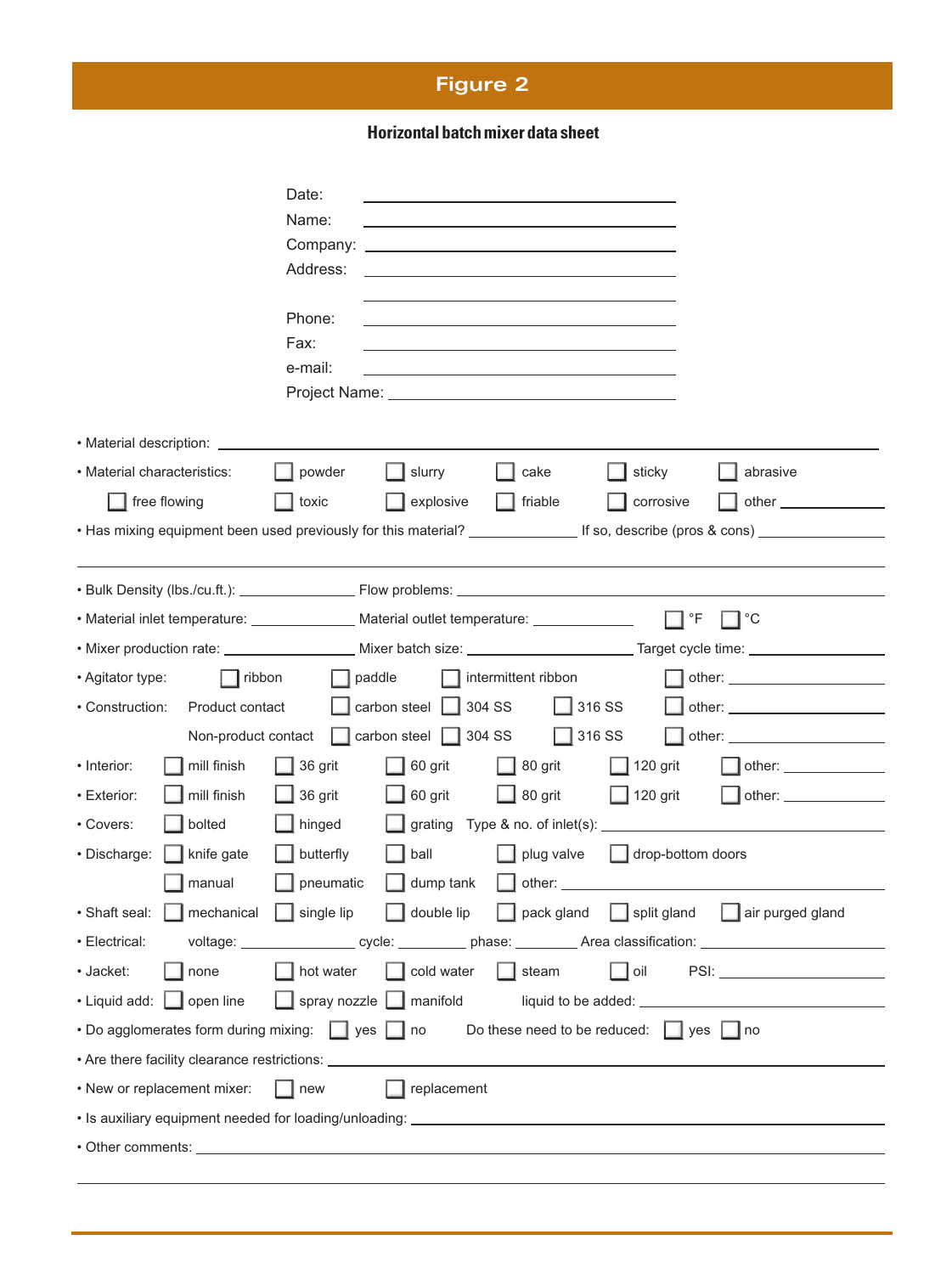As you work with the suppliers to narrow down your mixer choices, you'll need to determine what size the mixer will be, how the mixer will be loaded and discharged, and what accessories the mixer will require.

## **Size**

Determining the optimal size for your batch mixer is based on the working volume, fill level, and residence time your mixing process requires.

*Working volume* is the volume of material to be mixed and can be determined by dividing your batch size (in cubic feet) by the bulk density (in pounds per square foot) of your ingredients. The supplier can use the batch size and bulk density information on your application data sheet to help you calculate the mixer's working volume.

*Fill level* is the allowable batch size, which is expressed as a percentage of the mixer's total capacity. Loading a mixer to less than 100 percent of its total capacity provides room for the material to move within the mixer vessel, which enhances mixing. The optimal fill level depends on the mixer type and represents the ideal compromise between using the smallest possible mixer and achieving the greatest interaction between the material and its agitator, called *agitator engagement.*

In batch ribbon and paddle mixers, the higher the mixer's fill level, the more passive mixing occurs — that is, mixing in areas not in contact with the agitator, which form the *passivemixing zone,* asshown inFigure 3.In thesemixers, asthe fill level exceeds 50 percent and rises above the agitator's middle, mixing efficiency drops because more material fails to contact the agitator and instead enters the passive mixing zone. Material in this zone not only takes longer to mix but may never become completely mixed. However, using a fill level above 50 percent may be acceptable in an application where the mixing specification is relatively loose (such as for some animal feeds) or where the user has plenty of time in the process for a longer mixing cycle and wants to use a smaller mixer because of its reduced cost.

In fact, fill level correlates inversely with mixer size and cost. So, for instance, mixing a batch in a ribbon mixer that's filled to 100 percent requires a much smaller and less expensive mixer than processing the same-size (444 cubic-foot) batch in a mixer that's filled to 50 percent, as shown in Figure 4. The mixer supplier can typically provide mixers designed to work at different fill levels. Based on experience with hundreds of mixing applications, the

# **Figure 3**



#### **Filllevels in horizontal batchmixer**

# **Figure 4**



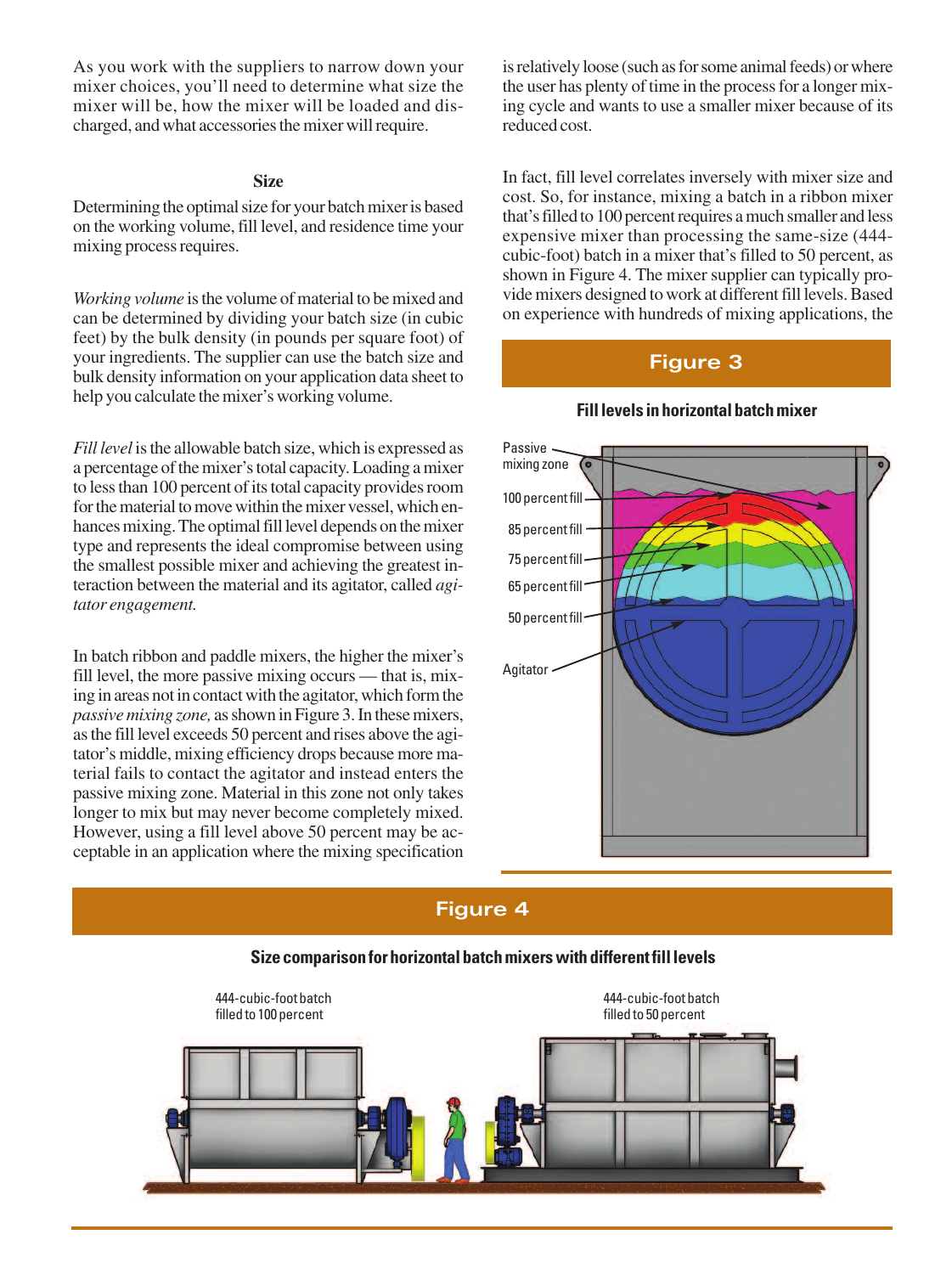supplier can recommend a practical fill level for your new horizontal batch mixer. When requesting bids from multiple suppliers to replace an existing mixer operating at a particular fill level, ask them all to specify a mixer of the same size operating at the same fill level so you're comparing apples to apples.

*Residence time* is the length of time material is in the mixer. In some cases, residence time expresses the time required to distribute all the ingredients throughout the mixer. In others, it expresses the time required to complete a chemical reaction in the mixer, such as the powder ingredients' absorption of a small amount of added water to form a smooth, consistent mixture without clumps.

#### **Loading**

Ingredients can be loaded into a horizontal batch mixer in any of several ways, including manually and by various equipment (or combinations of equipment) that are manually or automatically operated. Common loading equipment includes mechanical conveyors, pneumatic conveying systems, bin and hopper dischargers, bulk bag unloaders, drum unloaders, and volumetric and gravimetric feeders. Because the benefits, limitations, and capital and operating costs of these loading methods vary widely, ask for input from your suppliers when selecting one for your batch mixer.

In batch mixing, loading and unloading can consume a greater portion of the cycle time than mixing itself. Using one of two loading approaches — bulk loading and master batching—can decrease the total cycle time by allowing some loading and mixing to run concurrently instead of sequentially.

In *bulk loading*, one complete set of ingredients (or just the major ingredients) for one batch is loaded into a holding bin (or bins) above the batch mixer. This allows ingredients to be loaded into the bin while the mixer is mixing another batch. After the mixing cycle ends and the mixed batch is unloaded, the holding bin drops the ingredient load into the mixer and is then refilled for the next batch.

In *master batching* (also called *premixing*), the minor and microingredients for a batch are premixed to form a master batch. This master batch is treated as one ingredient and added to the batch mixer when the major ingredients are added, promoting the uniform dispersion of the minor and microingredients throughout the mixture.

Let's consider how master batching is done with an example batch recipe, as shown in Table I. This recipe specifies three major, five minor, and one microingredient. Each major ingredient (A through C) is added directly to the batch mixer by a dedicated loss-in-weight feeder, but directly adding each minor and microingredient (D through I) to the mixer would require many more feeders (at greater expense) or manual addition (adding more time to the cycle), or both. So ingredients D through I are mixed with 88 pounds of ingredient C in another smaller mixer to form a master batch, and the master batch is added by another loss-in-weight feeder to the mixer.

This yields two advantages: 1) The minor and microingredients together form a much larger percentage of the master batch than they do of the total batch, so they're more evenly distributed in the master batch and, later, in the total batch. 2) Instead of requiring six separate feed streams (and feeders) for adding the minor and microingredients to the mixer, all six of these ingredients are fed as one stream. Note that although this example operation uses a second small batch mixer to produce the master batch, in many operations the main mixer can be used for just a few hours each week to make up the master batch, thus eliminating the cost of an additional mixer.

#### **Discharging**

A horizontal batch mixer typically discharges the final mixture from its bottom (or end) through a gate valve, a butterfly valve, or bomb-bay doors. Each method has advantages and disadvantages, depending on your application.

A *gate valve* (also called a *gate, knife gate,* or *slide-gate valve*) is the most common discharge device for horizontal batch mixers. The flange-mounted gate valve typically consists of a flat rectangular panel (or gate) that slides across the mixer's bottom outlet to open and allow discharge. Dis-

# **Table l**

#### **Masterbatching example**

| <b>Quantity in</b><br>main recipe<br>(in pounds)<br>Ingredient |       | Quantity in<br>master batch<br>recipe (in<br>pounds) | <b>Modified</b><br>master batch<br>recipe (in<br>pounds) |
|----------------------------------------------------------------|-------|------------------------------------------------------|----------------------------------------------------------|
| Α                                                              | 843   |                                                      | 843                                                      |
| B                                                              | 371   |                                                      | 371                                                      |
| C                                                              | 303   | 88                                                   | 215                                                      |
| D                                                              | 78    | 78                                                   |                                                          |
| E                                                              | 34    | 34                                                   |                                                          |
| F                                                              | 25    | 25                                                   | 257                                                      |
| G                                                              | 17    | 17                                                   |                                                          |
| н                                                              | 12    | 12                                                   |                                                          |
|                                                                | 3     | 3                                                    |                                                          |
| <b>Totals</b>                                                  | 1,686 | 169                                                  | 1,686                                                    |
| <b>Number of</b><br>mixers required                            | 1     |                                                      | 2                                                        |
| <b>Number of</b><br>loss-in-<br>weight feeders                 |       |                                                      |                                                          |
| required <sup>a</sup>                                          | 9     |                                                      | 4                                                        |

<sup>a</sup> Note: Assuming automated operation for mixing the main batch and manual operation for mixing the master batch.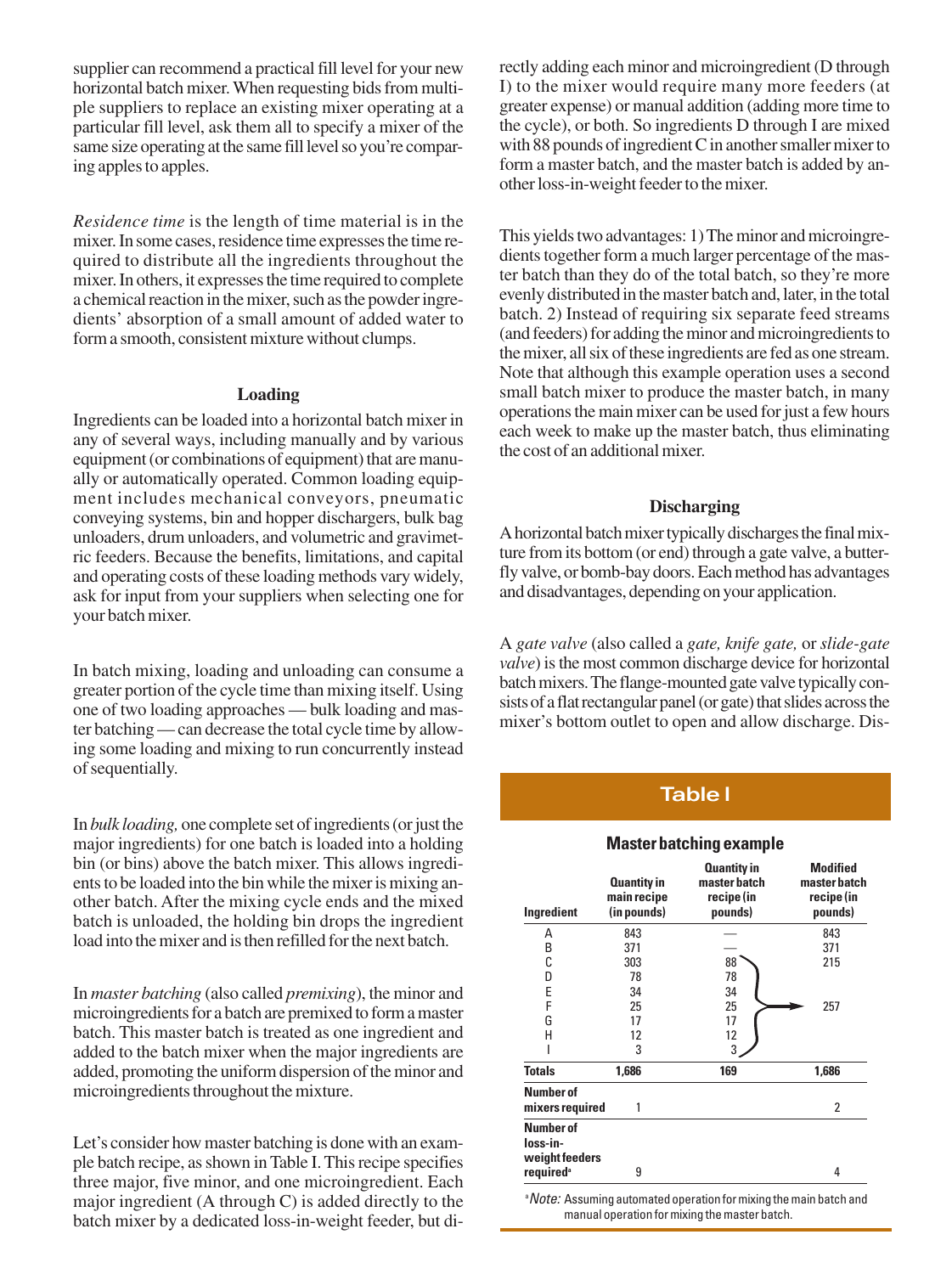charging through the valve can take several minutes, depending on the batch size and material characteristics.

The gate valve offers several advantages over bomb-bay doors: Because fitting a gate valve to a mixer is easier than fitting bomb-bay doors, it has a lower installation cost. The gate valve is also more flexible because it can be actuated manually or automatically. The gate valve provides easier dust control because its flanged connection can be attached to a chute, rotary valve, or other device to direct the discharged material to its destination. Removing the gate valve for maintenance is also usually fairly easy. The gate valve's main disadvantage is that it can create a small dead zone in the mixer bottom, in which the first ingredient loaded into the mixer can settle before it's exposed to the mixing action. In many applications this isn't a concern, because the first ingredient will be somewhat mixed during discharge and downstream processing. In applications where this would be a problem, using a spherical disc valve or flush-mounted gate valve instead of a flangemounted gate valve can minimize the dead zone's size. Another disadvantage is that the gate valve discharges more slowly than bomb-bay doors, but this can be overcome by using multiple valves.

A *butterfly valve,* which is also flange-mounted at the mixer bottom, consists of a round disc in a round housing; the disc rotates parallel to the material flow to open and allow discharge and rotates perpendicular to the flow to stop discharge. The butterfly valve has similar advantages and disadvantages to the gate valve, but tends to create a larger dead zone at the mixer bottom.

*Bomb-bay doors*(also called *drop-bottomdoors*) are large hinged doors on the mixer bottom that open to discharge the material in a just a few seconds. The doors'main advantage is reducing the mixer discharge time. Their main drawback is that they must be power-actuated, adding cost. Material dropping through the doors also generates dust. To overcome this problem, the mixer bottom can be enclosed with a flanged skirt or integral surge bin to provide a dust-free connection to downstream equipment; however, these modifications add cost, and using an integral surge bin requires enough vertical space for the mixer to be located above the bin. In some applications, another drawback can be that the bomb-bay doors provide such rapid discharge that downstream equipment may not be able to keep pace; this can result in mixer downtime that reduces the process's overall efficiency.

#### **Accessories**

Several accessories are available to help you customize your horizontal batch mixer for optimal performance.

*High-intensity agitators.*In addition to the batch horizontal mixer's main agitator with ribbons or paddles, the mixer can be fitted with optional high-intensity agitators to break up lumps and agglomerates and add shearing forces that help disperse particles throughout the mixer. Also called *intensifiers, choppers,* or *homogenizers,* these highintensity agitators are directly coupled to independent motors and can rotate at 3,600 rpm or higher. One (or more) high-intensity agitator assembly, consisting of the agitator and its motor, can be mounted on the mixer trough's curved portion; as the main agitator rotates, the rotation draws heavier agglomerates toward the trough sidewalls and acrossthe high-intensity agitator blades.

*Equipping the mixer with load cells provides gain-inweight control via digital readout when your ingredients are added manually or by volumetric feeders.*

*Liquid addition components.* Various nozzles and manifolds can be fitted to the horizontal batch mixer for adding liquids during mixing. In most cases, dispersing the liquid over a wide area in the mixer improves the mixing results. While atomizing nozzles provide this capability, they're not always necessary. Consult mixer suppliers for help determiningwhich liquid addition componentswill best handle your application.

*Load cells.* Equipping the mixer with load cells provides gain-in-weight control via digital readout when your ingredients are added manually or by volumetric feeders. The load cells can be linked to your process system controller.You can use a loss-in-weight controller with the load cells to provide loss-in-weight control of the mixer's discharge to packaging equipment; this controller can also send "overfill" or "empty" signals to other systems in your plant, such as an inventory control system.

*Thermal jackets.* A heating or cooling jacket can be used with most horizontal batch mixers. The jacket circulates a hot or cold fluid (often water or oil, or steam for heating) over the mixer vessel to control the batch temperature. The jacket can be integral to the mixer or removable; a removable jacket is easier to service.

#### **Partnering with mixer suppliers**

When choosing a horizontal batch mixer, regard mixer suppliers as your partners in the selection process. Spell out your processing needs to them, supplying as much information as possible about your ingredients, the equipment that will be up- and downstream from your mixer, and your application requirements, such as production rate, mixture quality, and others.Thisinformationwill help the suppliers